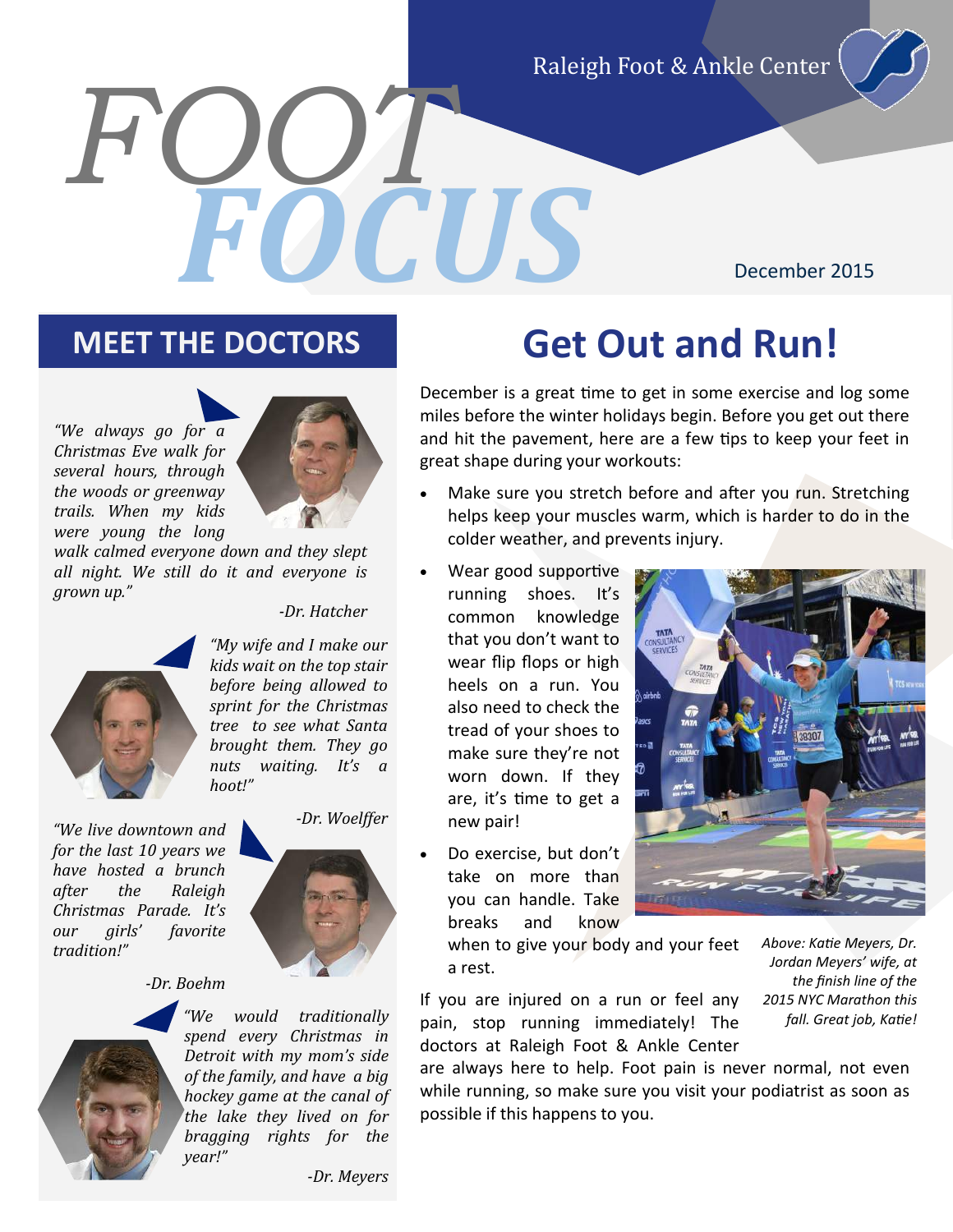### **PRODUCT OF THE MONTH**



 $\left\langle \right\rangle$ 



#### **DO YOU HAVE PLANTAR FASCIITIS, ARTHRITIS, SORE MUSCLES, OR PAINFUL JOINTS?**

*Use BioFreeze cold therapy pain relief to soothe that pain away!*

BioFreeze is a roll-on application for treating joint pain, arthritis, or sore muscles. Runners and other athletes often use it to soothe muscle pain after exercise. Simply roll a thin layer of BioFreeze on the affected area. You'll feel soothing menthol and aloe begin to cool and calm the pain.

BioFreeze is available in our offices and also our online store, www.raleighfootstore.com. Visit our online store today to purchase BioFreeze or learn more about it.

#### **Kaitlyn's Watergate Salad**

*"Red and green, perfect for Christmas!*



**Ingredients:**

1 box instant pistachio pudding 1 tub Cool Whip 1 cup chopped pecans (can be omitted) 1 1/2 cups mini marshmallows 1 20 ounce can crushed pineapple Maraschino cherries

In a large bowl, mix together the pudding mix, crushed pineapple with the juice, marshmallows, and the nuts until well blended. Gently fold in the Cool Whip. Chill in the refrigerator one hour or until ready to serve. Top with the Maraschino cherries and enjoy!

*Raleigh Foot & Ankle Center will be closed for Christmas and New Years Day on Thursday December 24, Friday December 25, and Friday January 1. From all the doctors and staff, we hope your holidays are merry and bright!*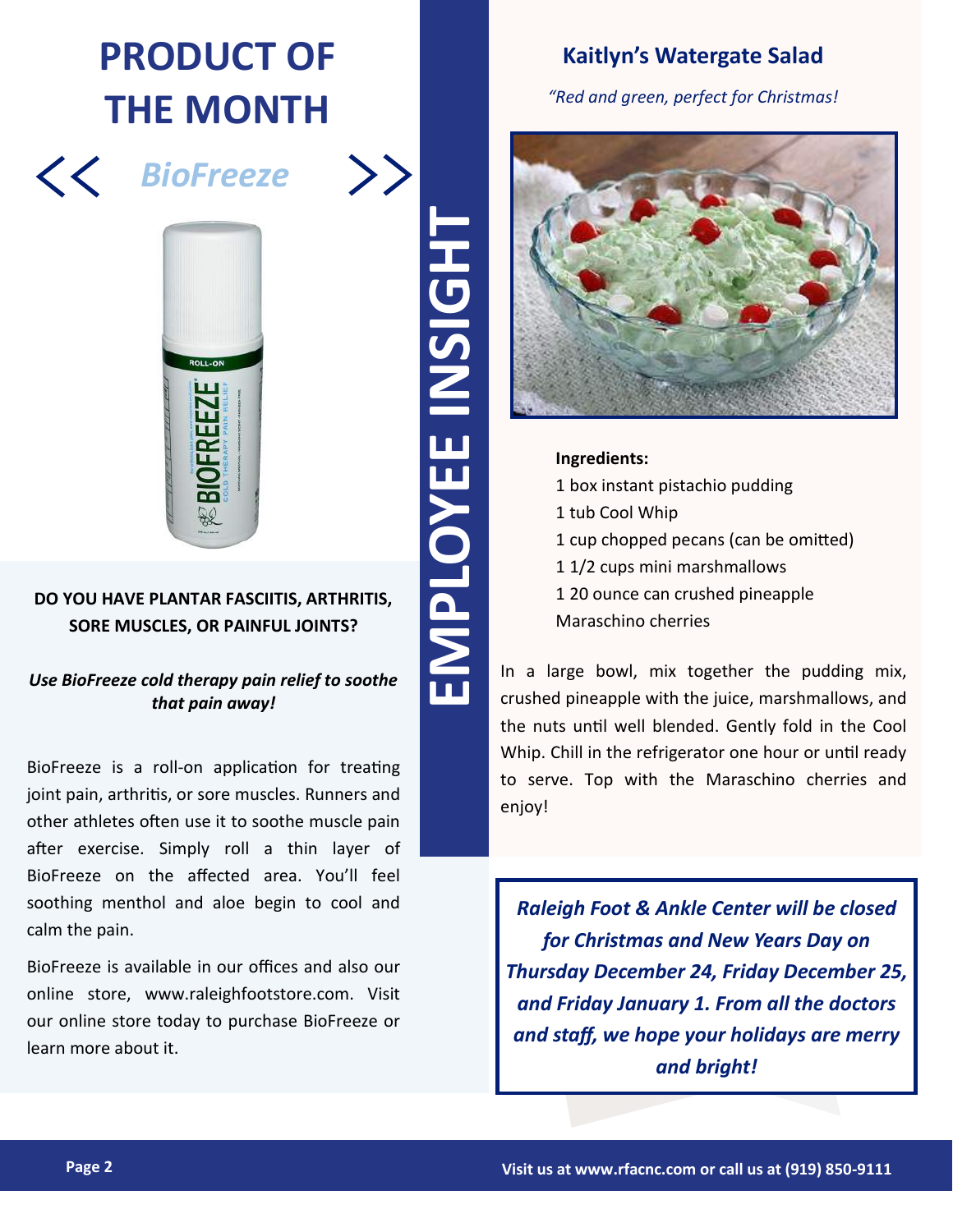### **GIVE THE GIFT OF BEAUTIFUL FEET**

Are looking for the perfect holiday gift? Do you know someone who would love a relaxing, soothing pedicure? Look no further than Raleigh Foot & Ankle Center, where we now have pedicure salons open at both locations. A gift certificate for a pedicure makes the perfect stocking stuffer for that special someone in your life. Gift certificates are now available for purchase at both the Millbrook office and the Blue Ridge office, as well as on our online store, www.raleighfootstore.com. Don't you want to spoil your loved one with the gift of soft, beautiful feet? Call our office at (919) 850-9111 if you have any questions today.

*Right: One of our nail technicians giving a relaxing pedicure treatment in our clean, comfortable salon.*





#### **GET FOOT CARE TIPS FROM OUR DOCS AND THE INSIDE SCOOP ON OUR BLOG!**

**FIND IT AT WWW.RFACNC.COM/BLOG**

#### *Have you heard about our online store?*

Order your over-the-counter foot and ankle products from the comfort of your home! Everything you need to care for your feet can be delivered to your door, without taking a single step out of the door.

*Visit www.raleighfootstore.com.*